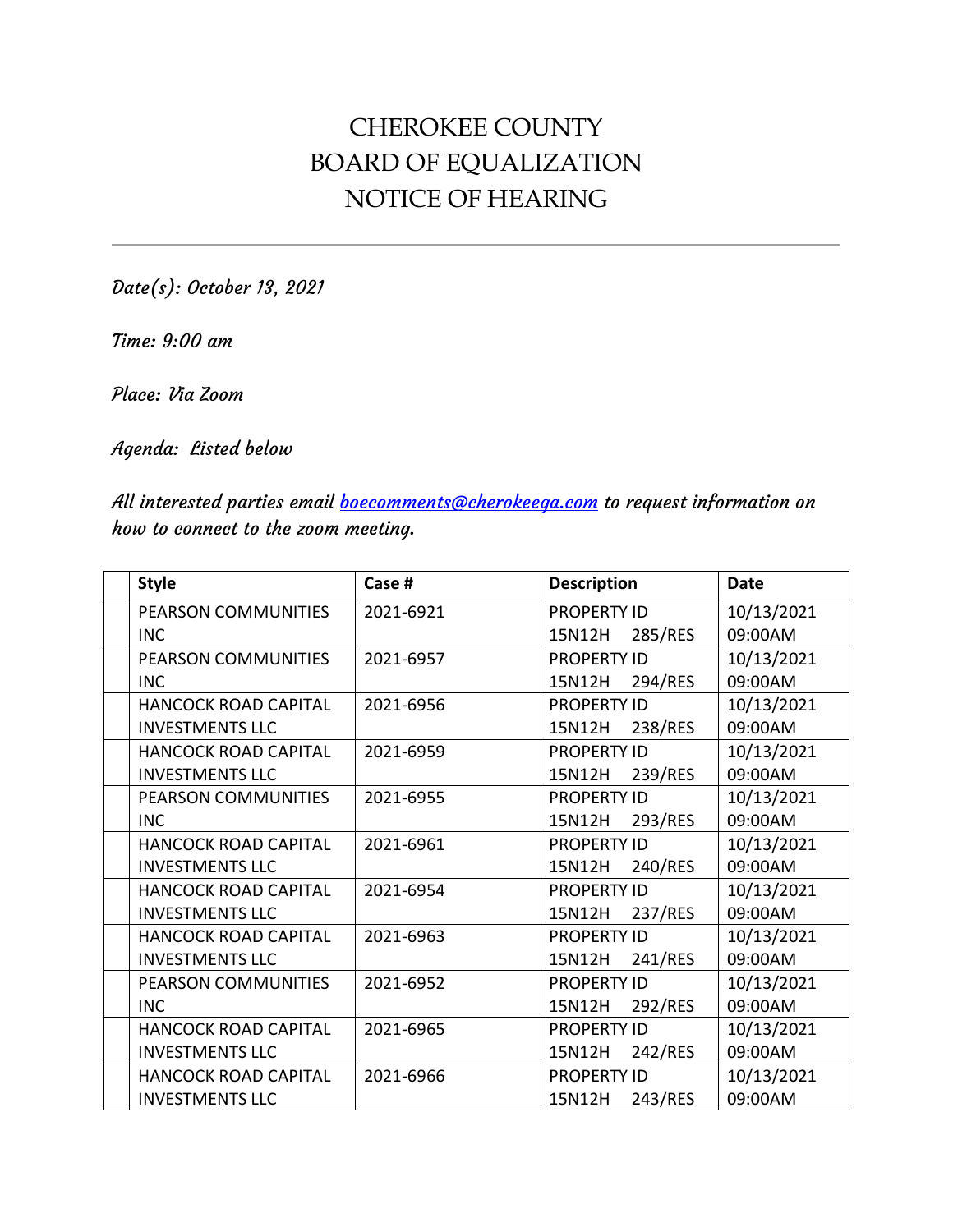| PEARSON COMMUNITIES         | 2021-6950 | <b>PROPERTY ID</b> | 10/13/2021 |
|-----------------------------|-----------|--------------------|------------|
| <b>INC</b>                  |           | 291/RES<br>15N12H  | 09:00AM    |
| <b>HANCOCK ROAD CAPITAL</b> | 2021-6968 | <b>PROPERTY ID</b> | 10/13/2021 |
| <b>INVESTMENTS LLC</b>      |           | 244/RES<br>15N12H  | 09:00AM    |
| PEARSON COMMUNITIES         | 2021-6946 | <b>PROPERTY ID</b> | 10/13/2021 |
| <b>INC</b>                  |           | 290/RES<br>15N12H  | 09:00AM    |
| <b>HANCOCK ROAD CAPITAL</b> | 2021-6970 | <b>PROPERTY ID</b> | 10/13/2021 |
| <b>INVESTMENTS LLC</b>      |           | 245/RES<br>15N12H  | 09:00AM    |
| PEARSON COMMUNITIES         | 2021-6944 | <b>PROPERTY ID</b> | 10/13/2021 |
| <b>INC</b>                  |           | 289/RES<br>15N12H  | 09:00AM    |
| <b>HANCOCK ROAD CAPITAL</b> | 2021-6972 | <b>PROPERTY ID</b> | 10/13/2021 |
| <b>INVESTMENTS LLC</b>      |           | 246/RES<br>15N12H  | 09:00AM    |
| PEARSON COMMUNITIES         | 2021-6941 | <b>PROPERTY ID</b> | 10/13/2021 |
| <b>INC</b>                  |           | 288/RES<br>15N12H  | 09:00AM    |
| <b>HANCOCK ROAD CAPITAL</b> | 2021-6974 | <b>PROPERTY ID</b> | 10/13/2021 |
| <b>INVESTMENTS LLC</b>      |           | 258/RES<br>15N12H  | 09:00AM    |
| <b>HANCOCK ROAD CAPITAL</b> | 2021-6975 | <b>PROPERTY ID</b> | 10/13/2021 |
| <b>INVESTMENTS LLC</b>      |           | 259/RES<br>15N12H  | 09:00AM    |
| PEARSON COMMUNITIES         | 2021-6938 | <b>PROPERTY ID</b> | 10/13/2021 |
| <b>INC</b>                  |           | 15N12H<br>287/RES  | 09:00AM    |
| <b>HANCOCK ROAD CAPITAL</b> | 2021-6977 | <b>PROPERTY ID</b> | 10/13/2021 |
| <b>INVESTMENTS LLC</b>      |           | 260/RES<br>15N12H  | 09:00AM    |
| PEARSON COMMUNITIES         | 2021-6933 | <b>PROPERTY ID</b> | 10/13/2021 |
| <b>INC</b>                  |           | 15N12H<br>286/RES  | 09:00AM    |
| <b>HANCOCK ROAD CAPITAL</b> | 2021-6979 | <b>PROPERTY ID</b> | 10/13/2021 |
| <b>INVESTMENTS LLC</b>      |           | 15N12H<br>265/RES  | 09:00AM    |
| HANCOCK ROAD CAPITAL        | 2021-6931 | <b>PROPERTY ID</b> | 10/13/2021 |
| <b>INVESTMENTS LLC</b>      |           | 15N12H<br>211/RES  | 09:00AM    |
| HANCOCK ROAD CAPITAL        | 2021-6929 | <b>PROPERTY ID</b> | 10/13/2021 |
| <b>INVESTMENTS LLC</b>      |           | 210/RES<br>15N12H  | 09:00AM    |
| <b>HANCOCK ROAD CAPITAL</b> | 2021-6927 | <b>PROPERTY ID</b> | 10/13/2021 |
| <b>INVESTMENTS LLC</b>      |           | 15N12H<br>209/RES  | 09:00AM    |
| <b>HANCOCK ROAD CAPITAL</b> | 2021-6926 | <b>PROPERTY ID</b> | 10/13/2021 |
| <b>INVESTMENTS LLC</b>      |           | 15N12H<br>152/RES  | 09:00AM    |
| <b>HANCOCK ROAD CAPITAL</b> | 2021-6924 | <b>PROPERTY ID</b> | 10/13/2021 |
| <b>INVESTMENTS LLC</b>      |           | 079/RES<br>15N12H  | 09:00AM    |
| HANCOCK ROAD CAPITAL        | 2021-6953 | PROPERTY ID        | 10/13/2021 |
| <b>INVESTMENTS LLC</b>      |           | 236/RES<br>15N12H  | 09:00AM    |
| HANCOCK ROAD CAPITAL        | 2021-6991 | <b>PROPERTY ID</b> | 10/13/2021 |
| <b>INVESTMENTS LLC</b>      |           | 15N12H<br>184/RES  | 09:00AM    |
| <b>HANCOCK ROAD CAPITAL</b> | 2021-6951 | <b>PROPERTY ID</b> | 10/13/2021 |
| <b>INVESTMENTS LLC</b>      |           | 235/RES<br>15N12H  | 09:00AM    |
|                             |           |                    |            |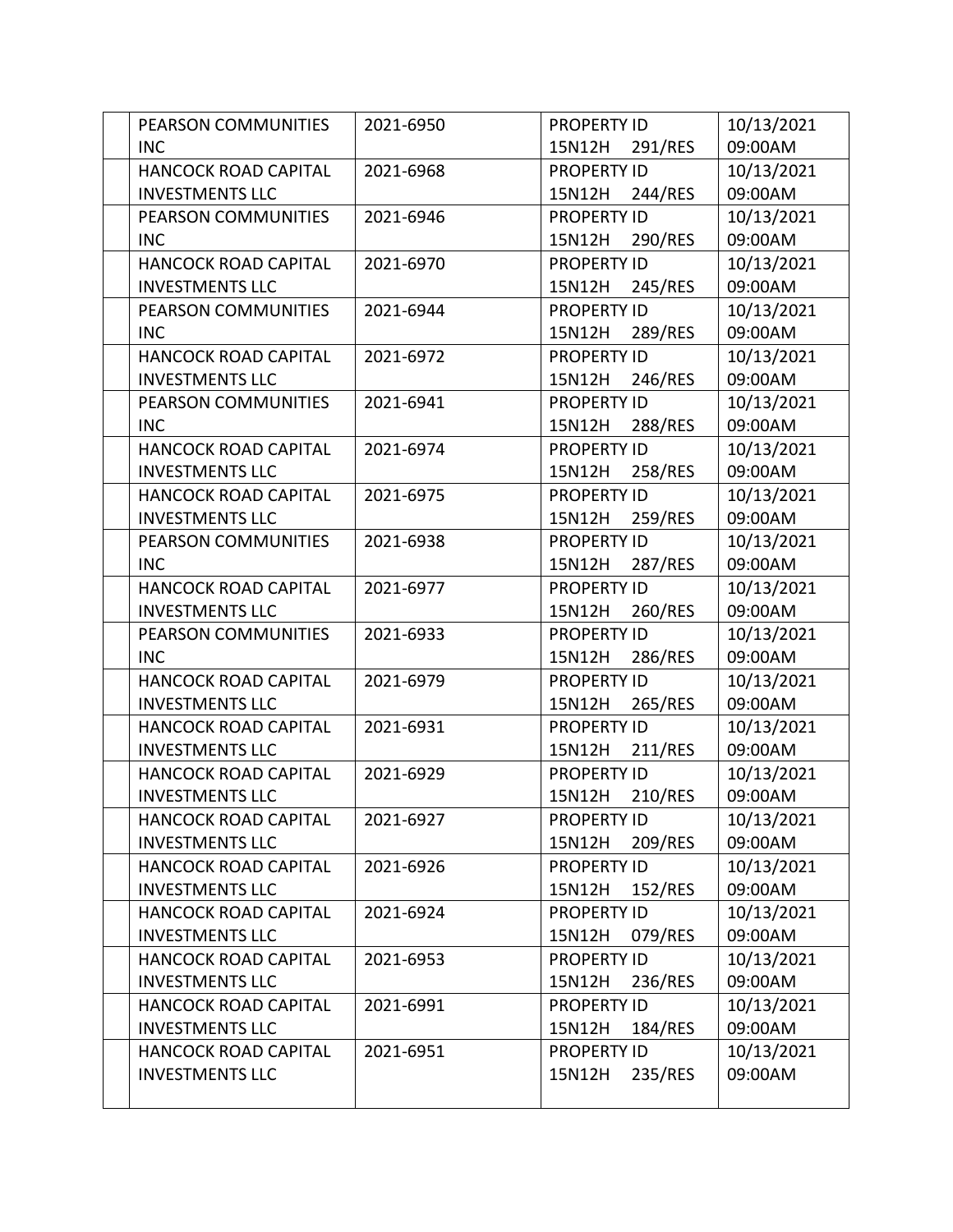| <b>HANCOCK ROAD CAPITAL</b> | 2021-6993 | <b>PROPERTY ID</b> | 10/13/2021 |
|-----------------------------|-----------|--------------------|------------|
| <b>INVESTMENTS LLC</b>      |           | 15N12H<br>185/RES  | 09:00AM    |
| <b>HANCOCK ROAD CAPITAL</b> | 2021-6994 | <b>PROPERTY ID</b> | 10/13/2021 |
| <b>INVESTMENTS LLC</b>      |           | 15N12H<br>186/RES  | 09:00AM    |
| <b>HANCOCK ROAD CAPITAL</b> | 2021-6949 | <b>PROPERTY ID</b> | 10/13/2021 |
| <b>INVESTMENTS LLC</b>      |           | 234/RES<br>15N12H  | 09:00AM    |
| <b>HANCOCK ROAD CAPITAL</b> | 2021-6948 | <b>PROPERTY ID</b> | 10/13/2021 |
| <b>INVESTMENTS LLC</b>      |           | 15N12H<br>233/RES  | 09:00AM    |
| <b>HANCOCK ROAD CAPITAL</b> | 2021-6945 | <b>PROPERTY ID</b> | 10/13/2021 |
| <b>INVESTMENTS LLC</b>      |           | 232/RES<br>15N12H  | 09:00AM    |
| <b>HANCOCK ROAD CAPITAL</b> | 2021-6943 | <b>PROPERTY ID</b> | 10/13/2021 |
| <b>INVESTMENTS LLC</b>      |           | 231/RES<br>15N12H  | 09:00AM    |
| HANCOCK ROAD CAPITAL        | 2021-6942 | <b>PROPERTY ID</b> | 10/13/2021 |
| <b>INVESTMENTS LLC</b>      |           | 230/RES<br>15N12H  | 09:00AM    |
| <b>HANCOCK ROAD CAPITAL</b> | 2021-6940 | <b>PROPERTY ID</b> | 10/13/2021 |
| <b>INVESTMENTS LLC</b>      |           | 229/RES<br>15N12H  | 09:00AM    |
| <b>HANCOCK ROAD CAPITAL</b> | 2021-6937 | <b>PROPERTY ID</b> | 10/13/2021 |
| <b>INVESTMENTS LLC</b>      |           | 228/RES<br>15N12H  | 09:00AM    |
| PEARSON COMMUNITIES         | 2021-6958 | <b>PROPERTY ID</b> | 10/13/2021 |
| <b>INC</b>                  |           | 295/RES<br>15N12H  | 09:00AM    |
| PEARSON COMMUNITIES         | 2021-6960 | <b>PROPERTY ID</b> | 10/13/2021 |
| <b>INC</b>                  |           | 15N12H<br>302/RES  | 09:00AM    |
| PEARSON COMMUNITIES         | 2021-6962 | <b>PROPERTY ID</b> | 10/13/2021 |
| <b>INC</b>                  |           | 303/RES<br>15N12H  | 09:00AM    |
| PEARSON COMMUNITIES         | 2021-6964 | <b>PROPERTY ID</b> | 10/13/2021 |
| <b>INC</b>                  |           | 15N12H<br>304/RES  | 09:00AM    |
| PEARSON COMMUNITIES         | 2021-6967 | <b>PROPERTY ID</b> | 10/13/2021 |
| <b>INC</b>                  |           | 15N12H<br>305/RES  | 09:00AM    |
| PEARSON COMMUNITIES         | 2021-6969 | <b>PROPERTY ID</b> | 10/13/2021 |
| <b>INC</b>                  |           | 306/RES<br>15N12H  | 09:00AM    |
| PEARSON COMMUNITIES         | 2021-6971 | <b>PROPERTY ID</b> | 10/13/2021 |
| <b>INC</b>                  |           | 15N12H<br>307/RES  | 09:00AM    |
| PEARSON COMMUNITIES         | 2021-6973 | <b>PROPERTY ID</b> | 10/13/2021 |
| <b>INC</b>                  |           | 15N12H<br>309/RES  | 09:00AM    |
| PEARSON COMMUNITIES         | 2021-6976 | <b>PROPERTY ID</b> | 10/13/2021 |
| <b>INC</b>                  |           | 310/RES<br>15N12H  | 09:00AM    |
| PEARSON COMMUNITIES         | 2021-6992 | <b>PROPERTY ID</b> | 10/13/2021 |
| <b>INC</b>                  |           | 318/RES<br>15N12H  | 09:00AM    |
| PEARSON COMMUNITIES         | 2021-6995 | <b>PROPERTY ID</b> | 10/13/2021 |
| <b>INC</b>                  |           | 15N12H<br>319/RES  | 09:00AM    |
| PEARSON COMMUNITIES         | 2021-6996 | <b>PROPERTY ID</b> | 10/13/2021 |
| <b>INC</b>                  |           | 320/RES<br>15N12H  | 09:00AM    |
|                             |           |                    |            |